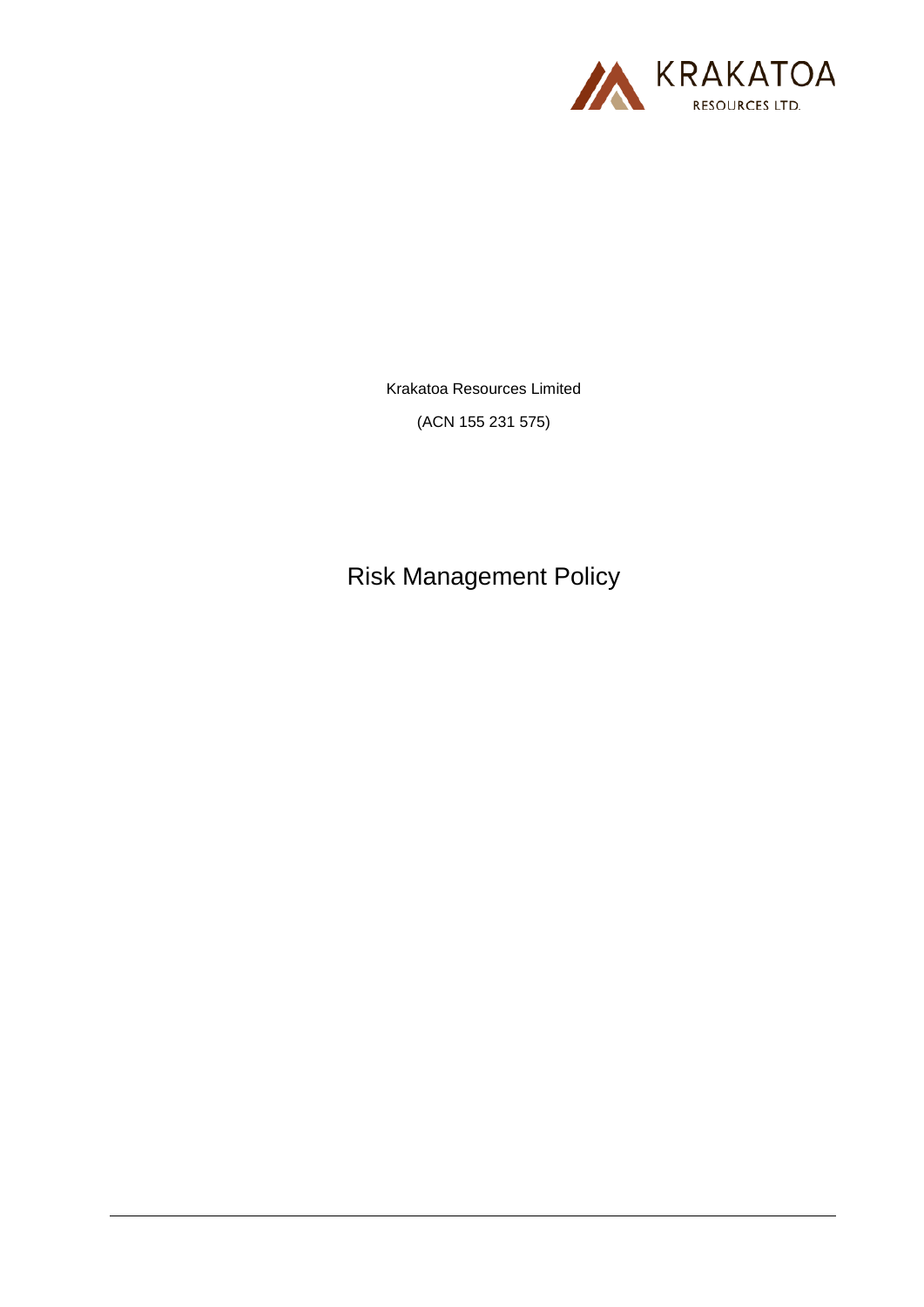

## **1 Introduction**

Risk management is a complex and critical component of Krakatoa Resources Limited's (ACN 155 231 575) (the *Company*) governance. The Board will oversee and guide the detail of risk management. The Managing Director is charged with implementing appropriate risk systems within the Company. Aspects of this process may be delegated. Risk management is considered a key governance and management process. It is not an exercise merely to ensure regulatory compliance. Therefore, the primary objectives of the risk management system at the Company are to ensure:

- (a) all major sources of potential opportunity for and harm to the Company (both existing and potential) are identified, analysed and treated appropriately;
- (b) business decisions throughout the Company appropriately balance the risk and reward trade off;
- (c) regulatory compliance and integrity in reporting are achieved; and
- (d) senior management, the Board and investors understand the risk profile of the Company.

### **1.2 Risk management system**

In line with these objectives, the risk management system covers:

- (a) operations risk;
- (b) financial reporting; and
- (c) compliance.

### **1.3 Board review of risk management system**

The Board reviews all major strategies and purchases for their impact on the risk facing the Company and makes appropriate recommendations. The Company also undertakes an annual review of operations to update its risk profile. This normally occurs in conjunction with the strategic planning process. The Company discloses in each reporting period that such a review has taken place. The Board undertakes a quarterly review of those areas of risk identified.

# **1.4 Declaration of compliance**

In addition, as specified by Recommendation 4.2 of the 4th Edition of the ASX Corporate Governance Council's Corporate Governance Principles and Recommendations, the Company Secretary provides a written declaration of assurance that their opinion, that the financial records of the Company for any financial period have been properly maintained, comply with the appropriate accounting standards and give a true and fair view of the financial position and performance of the Company, has been formed on the basis of a sound system of risk management and internal control which is operating effectively.

## **2 Company specific risks**

The Board of the Company has identified a range of specific risks that have the potential to have an adverse impact on its business.

These include:

(a) operational risk: operations of the Company may be affected by various factors, including failure to locate or identify mineral deposits, failure to achieve predicted grades in exploration and mining, operational and technical difficulties encountered in mining, difficulties in commissioning and operating plant and equipment, mechanical failure or